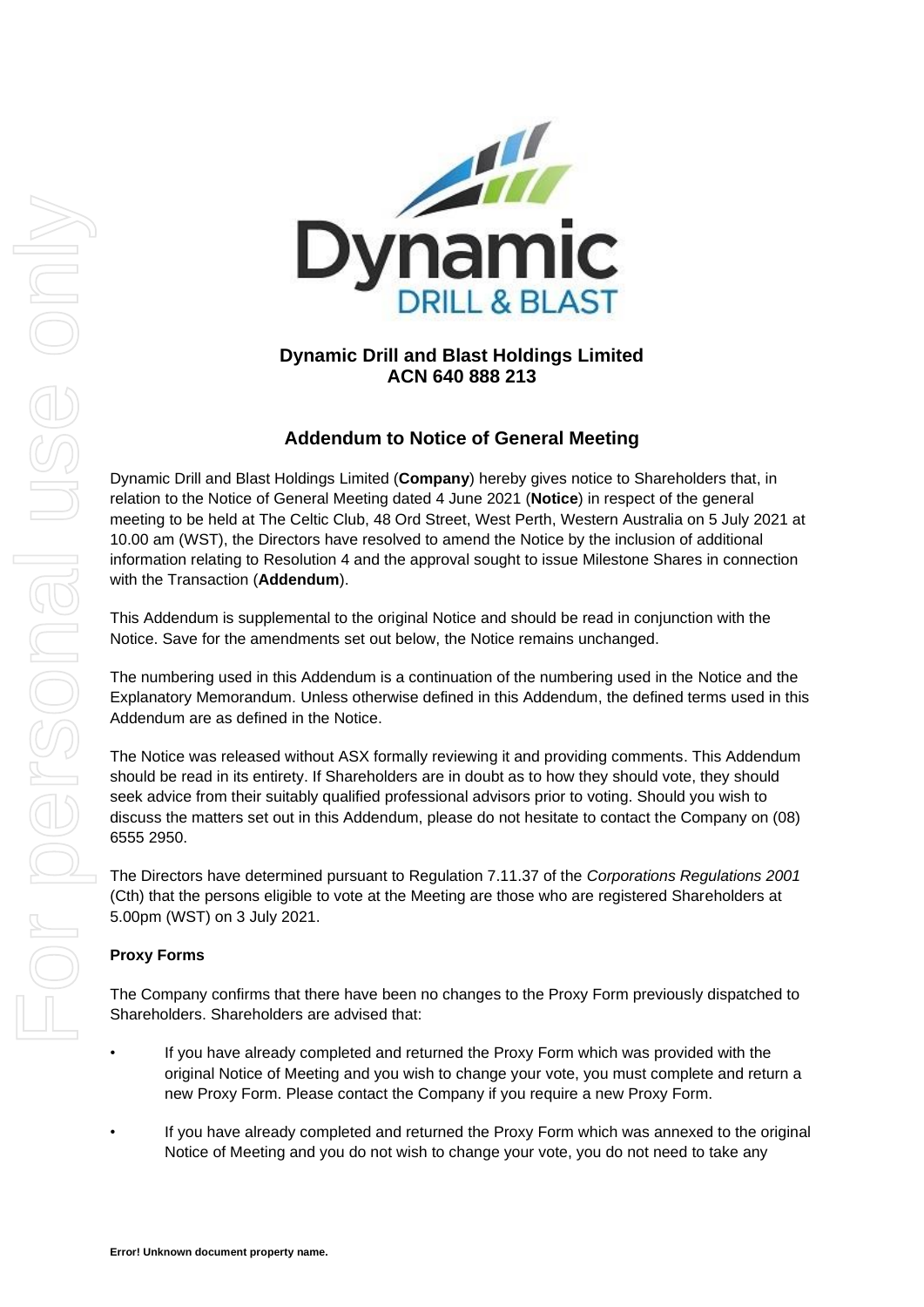action as the earlier submitted Proxy Form will be accepted by the Company unless you submit a new Proxy Form.

• If you have not yet completed and returned a Proxy Form and you wish to vote on the Resolutions in the Notice of Meeting, please complete and return the Proxy Form.

To vote in person, please attend the Meeting at the time, date and place set out above.

### **BY ORDER OF THE BOARD**

The

James Bahen Company Secretary Dynamic Drill and Blast Holdings Limited Dated: 17 June 2021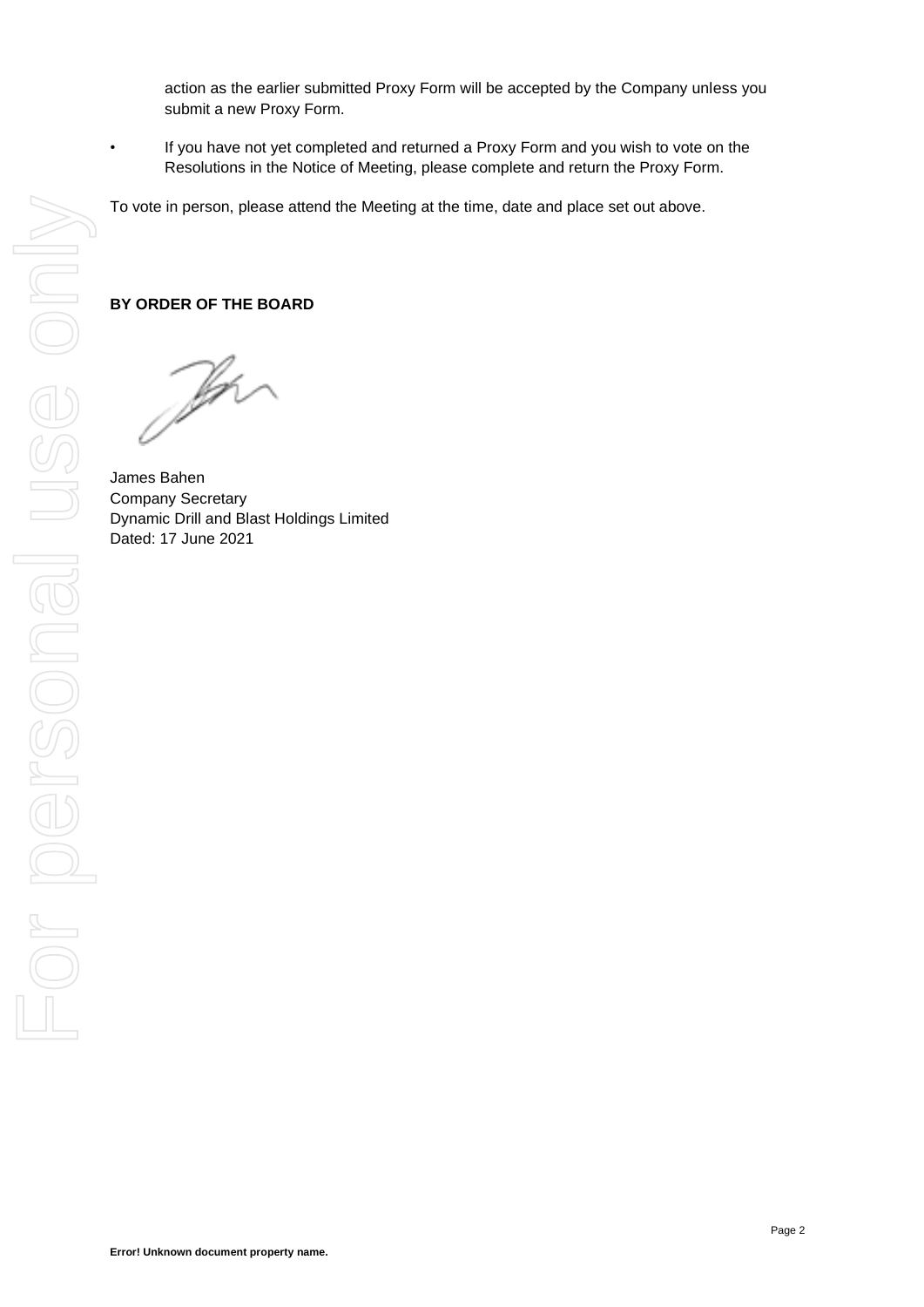## **Dynamic Drill and Blast Holdings Limited ACN 640 888 213**

## **Addendum to Explanatory Memorandum**

*Section 8.1 is deleted and replaced with the following:*

### **8.1 General**

Refer to Section 4 for details regarding the Transaction.

Resolution 4 seeks Shareholder approval pursuant to Listing Rule 7.1 for the issue of up to 16,666,667 Milestone Shares to the Vendors (or their respective nominees).

Resolution 4 is a Transaction Resolution and is subject to Shareholders passing the other Transaction Resolutions. If Resolution 4 is not passed, the Company will not be able to proceed to issue the Milestone Shares and, as Resolution 4 is a Transaction Resolution and is subject to Shareholders passing each of the Transaction Resolutions, the Acquisition will not proceed.

In respect to Resolution 4, the Company sought a waiver from ASX from Listing Rule 7.3.4 to permit the Notice not to state that the Milestone Shares will be issued no later than three months after the date of the Meeting. As at the date of the original Notice, the Company was yet to be granted the waiver, but noted it expected that the waiver will be granted prior to the date of the Meeting.

On 9 June 2021, ASX granted the Company a waiver from Listing Rule 7.3.4. The terms of the waiver are set out as follows:

- (a) "Based solely on the information provided, ASX Limited ('ASX') grants Dynamic Drill and Blast Holdings Limited (the 'Company') a waiver from listing rule 7.3.4 to the extent necessary to permit the Company in its notice of meeting ('Notice') seeking shareholder approval for the issue of up to:
	- (i) 16,666,667 fully paid ordinary shares (being A\$4,500,000 in shares at a deemed issue price of \$0.45 per share) ('Deferred Consideration Securities') as part payment of the contingent consideration for the acquisition by the Company for all of the issued capital in Orlando Drilling Pty Ltd ('Orlando') under a Share Purchase Agreement (the 'Agreement') as follows:
		- (A) 7,777,778 shares (being A\$3,500,000 in shares at a deemed issue price of \$0.45 per share) subject to Orlando achieving FY22 EBITDA of at least A\$7,000,000 ('Milestone 1'); and
		- (B) 2 2,222,222 shares (being A\$1,000,000 in shares at a deemed issue price of \$0.45) for every 10% growth in Orlando's EBITDA achieved for FY22 compared to FY21. This is subject to a maximum of 8,888,889 shares (being A\$4,000,000 in shares at a deemed issue price of \$0.45) ('Milestone 2').

(together the 'Milestones'),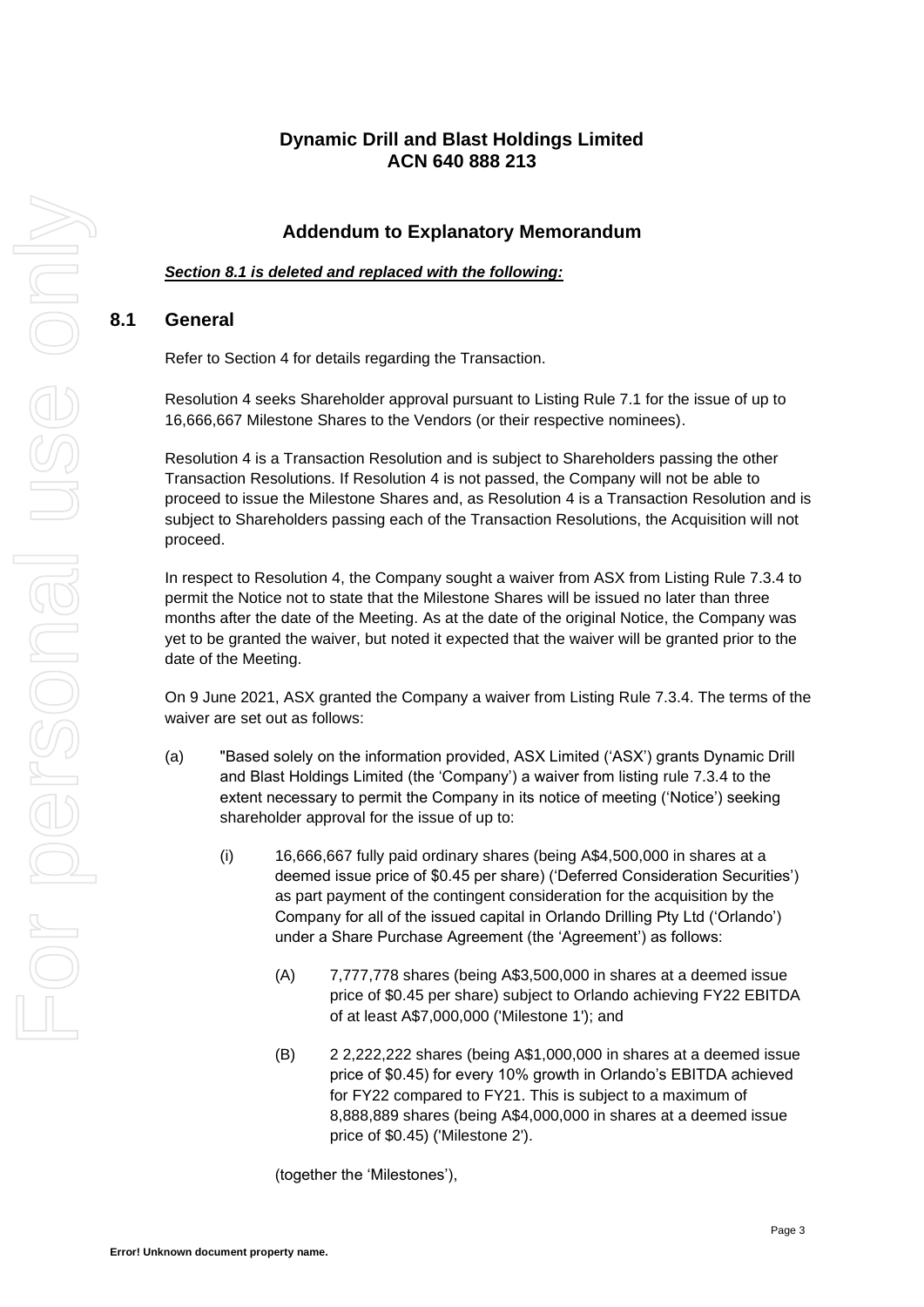(ii) The Deferred Consideration Securities are issued after the satisfaction of the Milestones (if and as applicable) and in any event by no later than 31 December 2022. (iii) The Milestones are not varied. (iv) The maximum number of Deferred Consideration Securities to be issued is capped at 16,666,667ordinary shares and this is stated in the Notice, along with adequate details regarding the potential dilution. (v) For any annual reporting period during which any of the Deferred Consideration Securities have been issued or any of them remain to be issued, the Company's annual report sets out the number of Deferred Consideration Securities issued in that annual reporting period, the number of Deferred Consideration Securities that remain to be issued and the basis on which the Deferred Consideration Securities may be issued. (vi) In any half year or quarterly report for a period during which any of the Deferred Consideration Securities have been issued or remain to be issued, the Company must include a summary statement of the number of Deferred Consideration Securities issued during the reporting period, the number of Deferred Consideration Securities that remain to be issued and the basis on

conditions:

(vii) The Notice contains the full terms and conditions of the Deferred Consideration Securities as well as the conditions of this waiver.

which the Deferred Consideration Securities may be issued.

not to state that the Deferred Consideration Securities will be issued no later than 3 months from the date of the shareholder meeting ('Meeting'), on the following

(b) ASX has considered Listing Rule 7.3.4 only and makes no statement as to the Company's compliance with other listing rules."

### *The following is inserted at the end of Section 8.3:*

# **8.3 Specific information required by Listing Rule 7.3**

As noted in Section 4.2, the deferred consideration payable by the Company under the Acquisition Agreement is comprised of:

- (a) 7,777,778 Shares (being \$3,500,000 in Shares at a deemed issue price of \$0.45 per Share), subject to Orlando achieving FY22 EBITDA of at least \$7,000,000 (ie. Milestone 1); and
- (b) 2,222,222 Shares (being \$1,000,000 in Shares at a deemed issue price of \$0.45) for every 10% increase in FY22 EBITDA compared to an EBITDA target of \$7,000,000 (applied on a pro rata basis), subject to a maximum of 8,888,889 Shares (being \$4,000,000 in Shares at a deemed issue price of \$0.45) (ie. Milestone 2),

(ie. together, the Milestone Shares). Accordingly, the maximum number of Milestone Shares proposed to be issued is 16,666,667**.**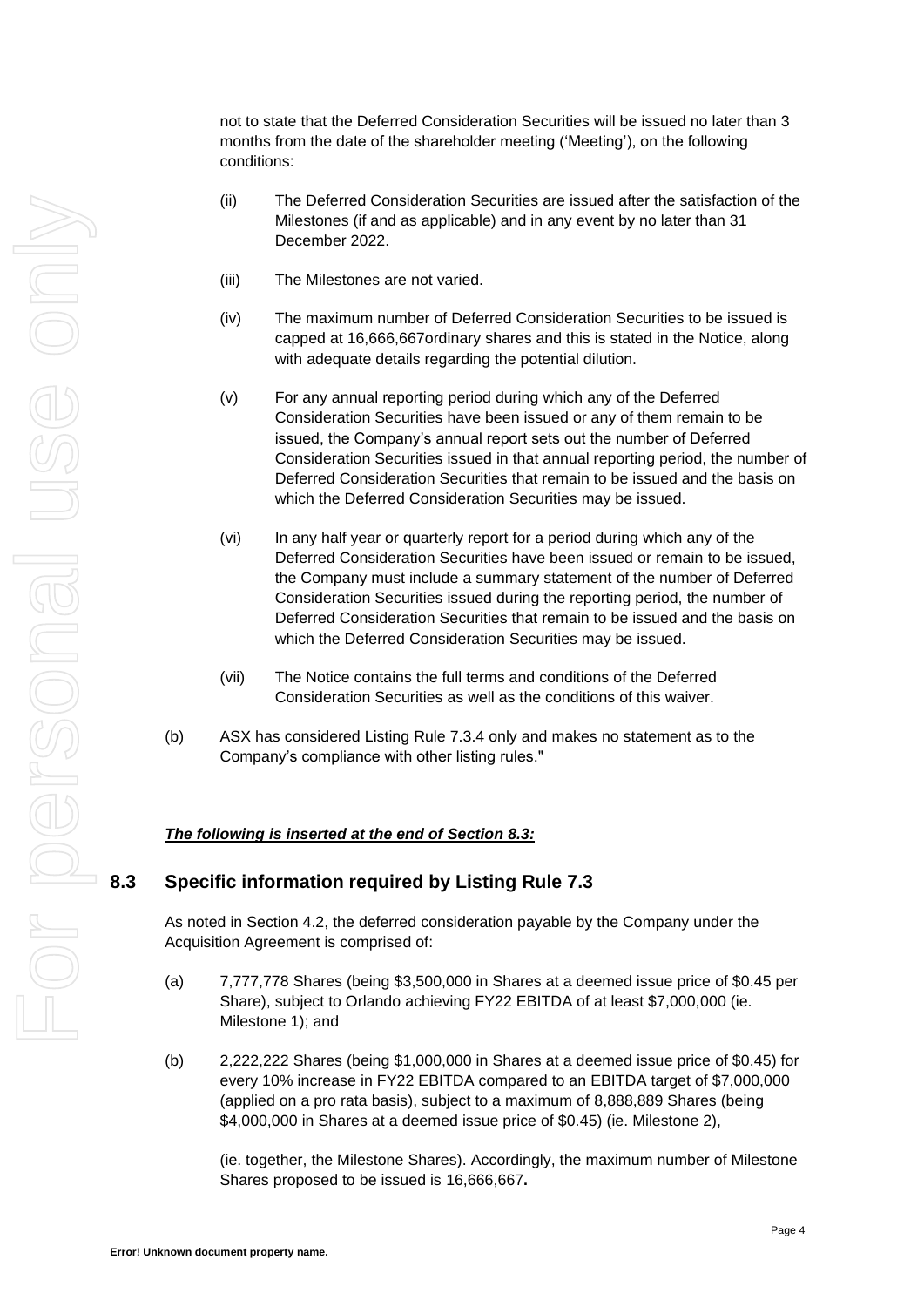For the purposes of calculating FY22 EBITDA above, the Vendors may add any of its actual FY21 EBITDA in excess of \$7,000,000.

All consideration, including the Consideration Shares and Milestone Shares, will be paid or issued to the Vendors (or their respective nominees) in their Respective Proportions and are subject to escrow from the date of their issue until 5 August 2022.

In respect of the above, the Company notes that:

- (a) the Milestone Shares will be fully paid ordinary shares in the capital of the Company and will rank equally in all respects with the Company's existing Shares on issue;
- (b) "EBITDA" means earnings before interest, tax, depreciation and amortisation;
- (c) "FY21 EBITDA" means the EBITDA generated by Orlando during FY21;
- (d) "FY22 EBITDA" means the EBITDA generated by Orlando during FY22; and
- (e) FY21 EBITDA and FY22 EBITDA are calculated in accordance with clauses 4.5 and 4.6 of the Acquisition Agreement, as shown in Schedule 2.

In relation to the achievement of Milestone 2, the following table shows the number of Milestone Shares that would be issued in three hypothetical examples which assume varying levels of FY22 EBITDA being generated by the Company compared to an EBITDA target of \$7,000,000.

| % increase in<br><b>FY22 EBITDA</b><br>compared to an<br><b>EBITDA</b> target of<br>\$7,000,000 | FY22 EBITDA (\$) | <b>Number of Milestone Shares</b><br>issued in respect of the<br>achievement of Milestone 2 |
|-------------------------------------------------------------------------------------------------|------------------|---------------------------------------------------------------------------------------------|
| $0\%$                                                                                           | \$7,000,000      | Nil                                                                                         |
| 10%                                                                                             | \$7,700,000      | 222,222                                                                                     |
| 15%                                                                                             | \$8,050,000      | 333,333                                                                                     |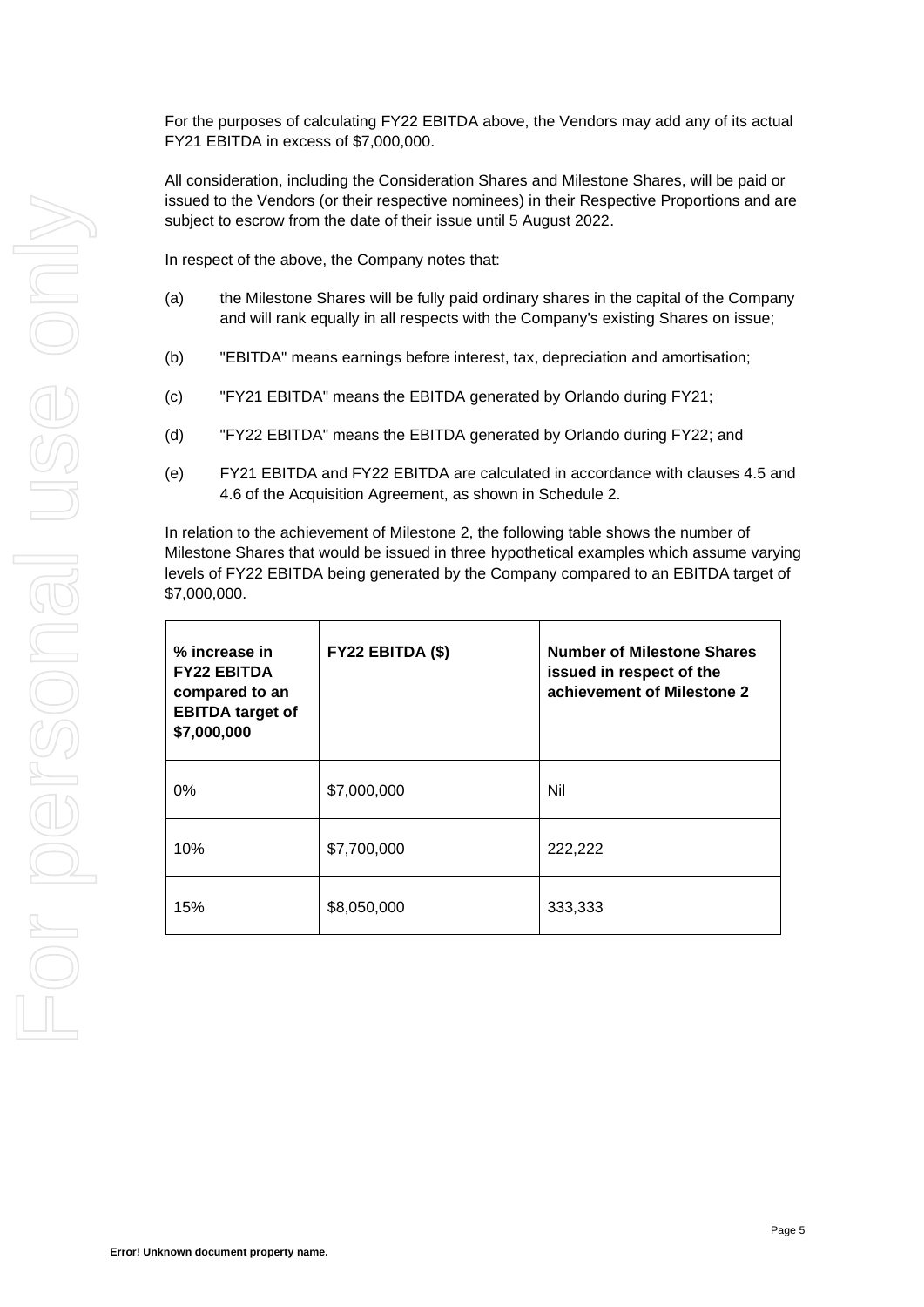#### **Schedule 2 - Calculation of FY21 EBITDA and FY22 EBITDA**

Clause 4.5 of the Acquisition Agreement provides the following in relation to the calculation of FY21 EBITDA:

- (a) As soon as practicable after the end of FY21 (and in any event no later than the date which is 20 business days after the lodgement of the Company's audited consolidated financial statements in respect of FY21 with ASX), the Company will issue to the Vendors a written statement (**FY21 EBITDA Statement**) which:
	- (i) is prepared in accordance with the Accounting Principles and Policies specified in the Acquisition Agreement;
	- (ii) states the FY21 EBITDA; and
	- (iii) is accompanied by reasonable supporting written evidence to justify the figures contained in the FY21 EBITDA Statement and the calculation of the FY21 EBITDA.
- (b) The Vendors will have a period of 10 business days to object, by written notice to the Company supported by relevant documentation, to any of the matters set out in the FY21 EBITDA Statement (including the calculation of FY21 EBITDA), failing which all such matters will be deemed to be agreed between the parties.
- (c) If the Vendors raise any objection to the FY21 EBITDA Statement (including the calculation of FY21 EBITDA) in accordance with paragraph (b) above which is not resolved within 10 business days, a dispute will be deemed to have arisen and the dispute resolution provisions under the Acquisition Agreement will apply.

Clause 4.6 of the Acquisition Agreement provides the following in relation to the calculation of FY22 EBITDA:

- (a) As soon as practicable after the end of FY22 (and in any event no later than the date which is 20 business days after the lodgement of the Company's audited consolidated financial statements in respect of FY22 with ASX), the Company will issue to the Vendors a written statement (**FY22 EBITDA Statement**) which:
	- (i) is prepared in accordance with the Accounting Principles and Policies specified in the Acquisition Agreement;
	- (ii) states the FY22 EBITDA; and
	- (iii) is accompanied by reasonable supporting written evidence to justify the figures contained in the FY22 EBITDA Statement and the calculation of the FY22 EBITDA.
- (b) The Vendors will have a period of 10 business days to object, by written notice to the Company supported by relevant documentation, to any of the matters set out in the FY22 EBITDA Statement (including the calculation of FY22 EBITDA), failing which all such matters will be deemed to be agreed between the parties.
- (c) If the Vendors raise any objection to the FY22 EBITDA Statement (including the calculation of FY22 EBITDA) in accordance with paragraph (b) above which is not